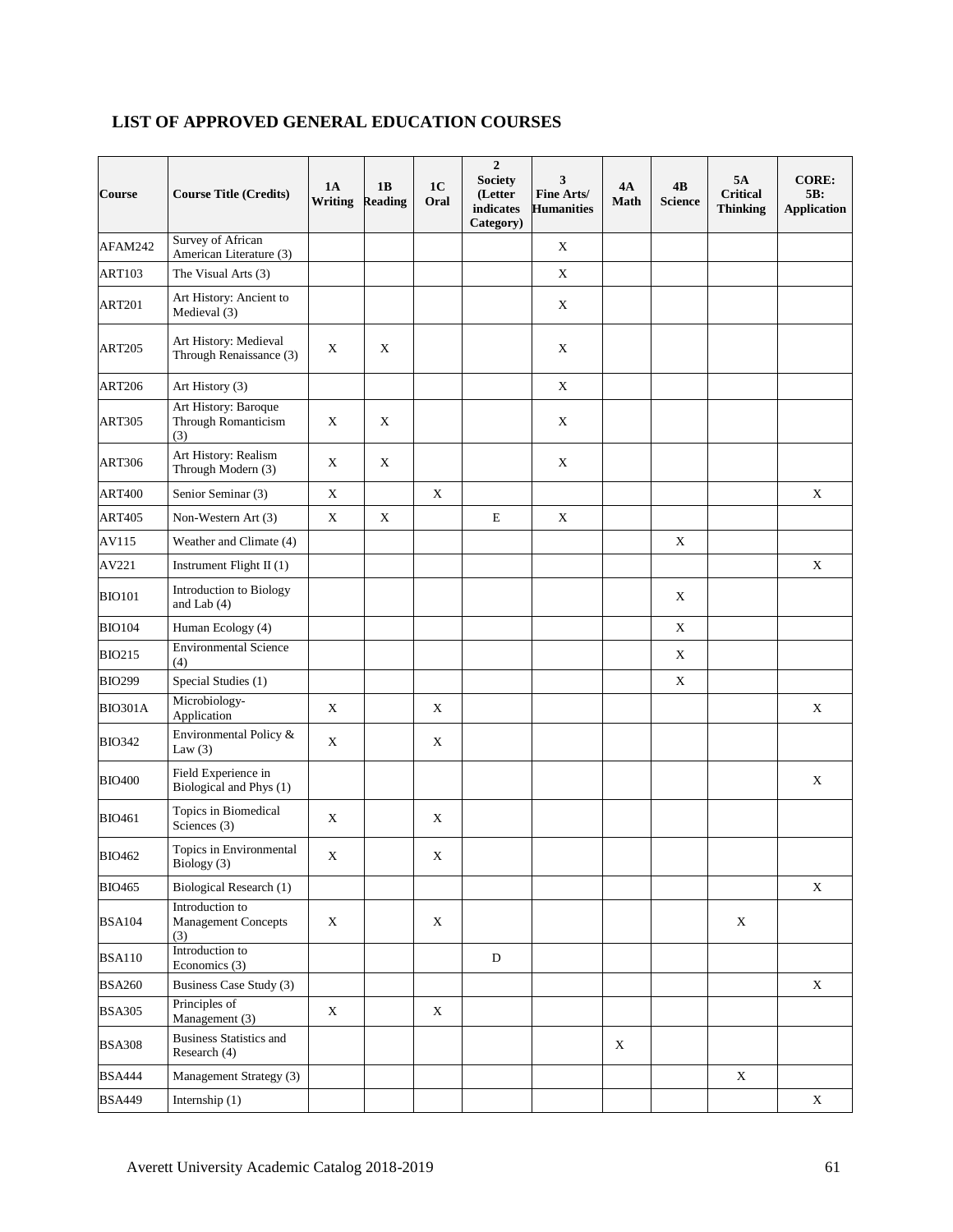| Course                   | <b>Course Title (Credits)</b>                                    | <b>1A</b><br>Writing | 1B<br><b>Reading</b> | 1 <sub>C</sub><br>Oral | $\overline{2}$<br><b>Society</b><br>(Letter<br>indicates<br>Category) | 3<br>Fine Arts/<br><b>Humanities</b> | 4А<br>Math | 4B<br><b>Science</b> | 5A<br><b>Critical</b><br><b>Thinking</b> | <b>CORE:</b><br>5B:<br><b>Application</b> |
|--------------------------|------------------------------------------------------------------|----------------------|----------------------|------------------------|-----------------------------------------------------------------------|--------------------------------------|------------|----------------------|------------------------------------------|-------------------------------------------|
| <b>BSA493</b>            | Entrepreneurship with<br>Focus on Small Business<br>(3)          |                      |                      |                        |                                                                       |                                      |            |                      | X                                        | X                                         |
| CH103                    | Chemistry for the Life<br>Sciences (4)                           |                      |                      |                        |                                                                       |                                      |            | X                    |                                          |                                           |
| CH111                    | General Chemistry I (4)                                          |                      |                      |                        |                                                                       |                                      |            | $\mathbf X$          |                                          |                                           |
| <b>COM201</b>            | Persuasion (3)                                                   |                      |                      | X                      |                                                                       |                                      |            |                      |                                          |                                           |
| <b>COM305</b>            | <b>Advanced Public</b><br>Relations (3)                          |                      |                      |                        |                                                                       |                                      |            |                      |                                          | $\mathbf X$                               |
| COM399/<br><b>WGS399</b> | Special Studies: Gender<br>and Film(3)                           | $\mathbf X$          |                      |                        | E                                                                     |                                      |            |                      |                                          |                                           |
| <b>COM440/J</b><br>R440  | Internship (3)                                                   |                      |                      |                        |                                                                       |                                      |            |                      |                                          | $\mathbf X$                               |
| <b>CRJ105</b>            | Crime Scene<br>Investigation (3)                                 |                      |                      |                        | D                                                                     |                                      |            |                      |                                          |                                           |
| <b>CRJ301</b>            | Criminal Justice (3)                                             |                      |                      |                        | D                                                                     |                                      |            |                      |                                          |                                           |
| <b>CRJ304</b>            | Police in America (3)                                            |                      |                      | $\mathbf X$            |                                                                       |                                      |            |                      |                                          |                                           |
| <b>CRJ387</b>            | Criminal Law (3)                                                 |                      | X                    |                        | $\mathbf D$                                                           |                                      |            |                      | X                                        |                                           |
| <b>CRJ407</b>            | Courts and Trials (3)                                            |                      |                      | $\mathbf X$            |                                                                       |                                      |            |                      |                                          |                                           |
| <b>CRJ440</b><br>/SOC440 | Senior Seminar (3)                                               | $\mathbf X$          |                      | $\mathbf X$            |                                                                       |                                      |            |                      | X                                        | $\mathbf X$                               |
| CRJ445/<br>SOC445        | Criminal Justice<br>Internship (3)                               | $\mathbf X$          |                      |                        |                                                                       |                                      |            |                      | X                                        | X                                         |
| <b>CRJ488</b>            | Criminal Procedure (3)                                           | $\mathbf X$          | $\mathbf X$          | $\mathbf X$            |                                                                       |                                      |            |                      | $\mathbf X$                              | $\mathbf X$                               |
| <b>CSS102</b>            | Foundations of Computer<br>Science and Info (3)                  |                      |                      |                        |                                                                       |                                      |            |                      | X                                        |                                           |
| <b>CSS308</b>            | SL: Computers in<br>Context (3)                                  |                      |                      |                        |                                                                       |                                      |            |                      |                                          | $\mathbf X$                               |
| CSS313                   | SL: IT in Government (3)                                         |                      |                      |                        |                                                                       |                                      |            |                      |                                          | $\mathbf X$                               |
| CSS401                   | Senior Project in CS/CIS<br>(3)                                  |                      |                      |                        |                                                                       |                                      |            |                      |                                          | X                                         |
| <b>CSS408</b>            | IT Leadership (3)                                                | $\mathbf X$          |                      | X                      |                                                                       |                                      |            |                      |                                          | $\mathbf X$                               |
| <b>CSS409</b>            | SL: Societal Value and<br>Impact of IT (3)                       |                      |                      |                        |                                                                       |                                      |            |                      |                                          | X                                         |
| CSS411                   | Advanced Programming:<br>Simulation (3)                          |                      |                      |                        |                                                                       |                                      |            |                      |                                          | X                                         |
| CSS445                   | Internship $(1)$                                                 |                      |                      |                        |                                                                       |                                      |            |                      | $\mathbf X$                              | $\mathbf X$                               |
| ECO201                   | Principles of<br>Microeconomics (3)                              |                      |                      |                        | D                                                                     |                                      |            |                      | $\mathbf X$                              |                                           |
| ECO202                   | Principles of<br>Macroeconomics (3)                              |                      |                      |                        | D                                                                     |                                      |            |                      | $\mathbf X$                              |                                           |
| <b>ECO306</b>            | <b>Economics for Managers</b><br>(4)                             |                      |                      |                        | D                                                                     |                                      |            |                      |                                          |                                           |
| ED443                    | Diagnosis and<br>Application of Reading<br>and Language Arts (2) |                      |                      |                        |                                                                       |                                      |            |                      |                                          | $\mathbf X$                               |
| <b>ED488</b>             | Directed<br>Teaching/Seminar<br>Grades $PK-6$                    |                      |                      |                        |                                                                       |                                      |            |                      |                                          | $\mathbf X$                               |
| ED489                    | Directed<br>Teaching/Seminar in<br>Secondary/PK-12<br>Education  |                      |                      |                        |                                                                       |                                      |            |                      |                                          | X                                         |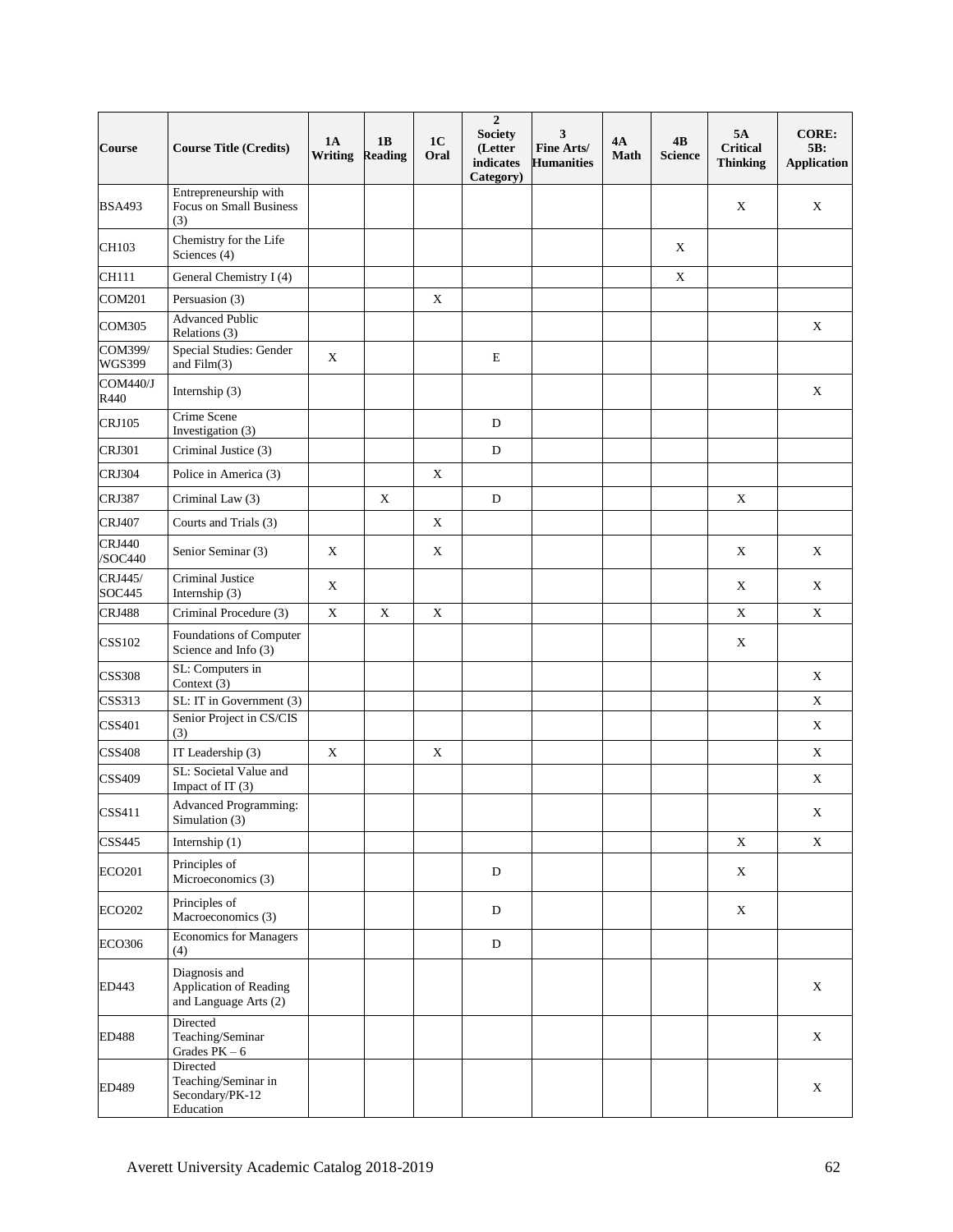| Course                  | <b>Course Title (Credits)</b>                                                    | <b>1A</b><br>Writing | 1B<br><b>Reading</b> | 1 <sub>C</sub><br>Oral | $\overline{2}$<br><b>Society</b><br>(Letter<br>indicates<br>Category) | 3<br>Fine Arts/<br><b>Humanities</b> | <b>4A</b><br><b>Math</b> | 4B<br><b>Science</b> | 5A<br><b>Critical</b><br><b>Thinking</b> | <b>CORE:</b><br>5B:<br><b>Application</b> |
|-------------------------|----------------------------------------------------------------------------------|----------------------|----------------------|------------------------|-----------------------------------------------------------------------|--------------------------------------|--------------------------|----------------------|------------------------------------------|-------------------------------------------|
| <b>ENG201</b>           | Survey of English<br>Literature from Its<br><b>Beginnings Through</b><br>1750(3) |                      | $\mathbf X$          |                        |                                                                       | X                                    |                          |                      |                                          |                                           |
| <b>ENG202</b>           | Survey of English<br>Literature from 1750 to<br>the Present $(3)$                |                      | $\mathbf X$          |                        |                                                                       | $\mathbf X$                          |                          |                      |                                          |                                           |
| <b>ENG204</b>           | Intro to Film $(3)$                                                              | $\mathbf X$          |                      |                        |                                                                       |                                      |                          |                      |                                          |                                           |
| <b>ENG205</b>           | Survey of American<br>Literature to 1860 (3)                                     |                      | $\mathbf X$          |                        |                                                                       | $\mathbf X$                          |                          |                      |                                          |                                           |
| <b>ENG206</b>           | <b>Survey of American</b><br>Literature, 1860 to the<br>Present (3)              |                      | X                    |                        |                                                                       | X                                    |                          |                      |                                          |                                           |
| <b>ENG207</b>           | Reading Video Games<br>(3)                                                       |                      | $\mathbf X$          |                        |                                                                       |                                      |                          |                      |                                          |                                           |
| <b>ENG208</b>           | Viewing Lit through Film<br>(3)                                                  | X                    | X                    |                        |                                                                       | X                                    |                          |                      | X                                        |                                           |
| <b>ENG209</b>           | Moral of the Story (3)                                                           |                      | X                    |                        |                                                                       |                                      |                          |                      |                                          |                                           |
| <b>ENG213</b>           | Science Fiction Cinema<br>(3)                                                    |                      | $\mathbf X$          |                        |                                                                       |                                      |                          |                      |                                          |                                           |
| <b>ENG215</b>           | Forbidden Lit (3)                                                                |                      | X                    |                        |                                                                       | X                                    |                          |                      | $\mathbf X$                              |                                           |
| <b>ENG220</b>           | World Literature (3)                                                             |                      | $\mathbf X$          |                        |                                                                       | $\mathbf X$                          |                          |                      |                                          |                                           |
| <b>ENG242</b>           | African-American<br>Literature (3)                                               | $\mathbf X$          |                      |                        |                                                                       | X                                    |                          |                      |                                          |                                           |
| <b>ENG304</b>           | Surrealist Cinema (3)                                                            |                      | X                    |                        |                                                                       |                                      |                          |                      |                                          |                                           |
| <b>ENG307</b>           | Special Studies: War in<br>Lit $(3)$                                             |                      |                      |                        |                                                                       |                                      |                          |                      |                                          | $\mathbf X$                               |
| <b>ENG308</b>           | African-American<br>Cinema $(3)$                                                 | $\mathbf X$          |                      |                        |                                                                       | $\mathbf X$                          |                          |                      |                                          |                                           |
| <b>ENG320</b>           | The English Novel (3)                                                            | $\mathbf X$          | X                    |                        |                                                                       |                                      |                          |                      |                                          |                                           |
| <b>ENG323</b>           | Restoration and 18th<br>Century Literature (3)                                   | X                    | $\mathbf X$          |                        |                                                                       |                                      |                          |                      |                                          |                                           |
| <b>ENG390</b>           | Origins and Structure of<br>English (3)                                          |                      |                      | X                      |                                                                       |                                      |                          |                      | $\mathbf X$                              |                                           |
| <b>ENG401</b>           | The Romantic Period (3)                                                          | $\mathbf X$          | $\mathbf X$          |                        |                                                                       |                                      |                          |                      |                                          |                                           |
| <b>ENG402</b>           | The Victorian Period                                                             | $\mathbf X$          | $\mathbf X$          |                        |                                                                       |                                      |                          |                      |                                          |                                           |
| <b>ENG405</b>           | Literary Modernism (3)                                                           |                      | X                    |                        |                                                                       | X                                    |                          |                      |                                          |                                           |
| <b>ENG413</b>           | Chaucer and His World<br>(3)                                                     | $\mathbf X$          | X                    | X                      |                                                                       |                                      |                          |                      |                                          |                                           |
| <b>ENG414/T</b><br>H414 | Shakespeare (3)                                                                  | $\mathbf X$          | X                    |                        |                                                                       |                                      |                          |                      |                                          |                                           |
| <b>ENG439</b>           | Literary Criticism,<br>Analysis, and Inter (3)                                   |                      |                      |                        |                                                                       |                                      |                          |                      | $\mathbf X$                              |                                           |
| <b>ENG443</b>           | Literature of the English<br>Renaissance (3)                                     | $\mathbf X$          | X                    |                        |                                                                       |                                      |                          |                      |                                          |                                           |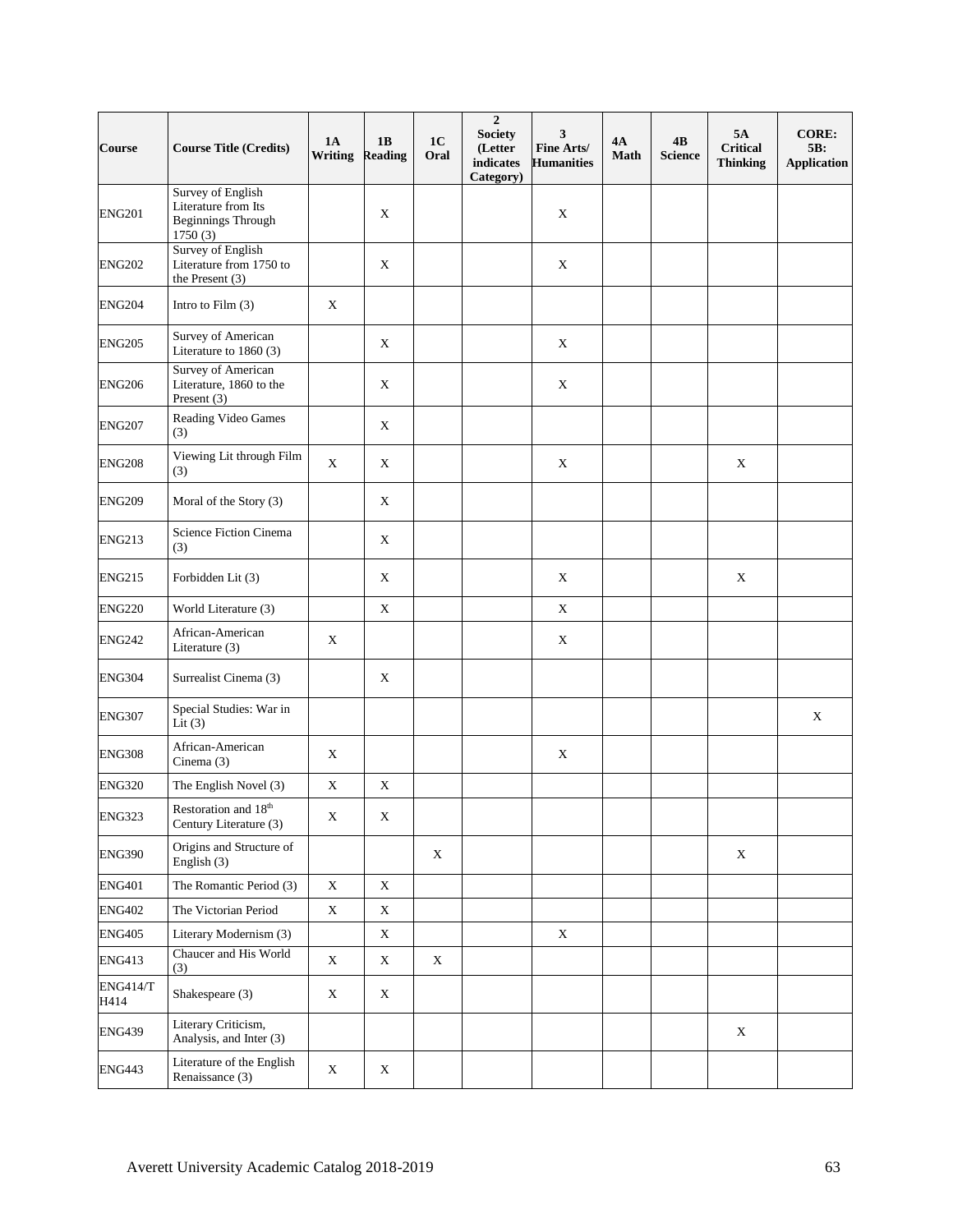| Course                  | <b>Course Title (Credits)</b>                                        | <b>1A</b><br><b>Writing</b> | 1B<br><b>Reading</b> | 1 <sub>C</sub><br>Oral | $\overline{2}$<br><b>Society</b><br>(Letter<br>indicates<br>Category) | 3<br>Fine Arts/<br><b>Humanities</b> | 4A<br><b>Math</b> | 4B<br><b>Science</b> | 5A<br><b>Critical</b><br><b>Thinking</b> | <b>CORE:</b><br>5B:<br><b>Application</b> |
|-------------------------|----------------------------------------------------------------------|-----------------------------|----------------------|------------------------|-----------------------------------------------------------------------|--------------------------------------|-------------------|----------------------|------------------------------------------|-------------------------------------------|
| <b>ENG444</b>           | Literature for Children<br>and Adolescents (3)                       | $\mathbf X$                 |                      | $\mathbf X$            |                                                                       |                                      |                   |                      |                                          |                                           |
| <b>ENG496</b>           | Capstone Course in<br>Literary Study (3)                             |                             |                      |                        |                                                                       |                                      |                   |                      |                                          | $\mathbf X$                               |
| <b>ENG499</b>           | Special Studies (3)                                                  | $\mathbf X$                 | $\mathbf X$          | $\mathbf X$            |                                                                       |                                      |                   |                      |                                          |                                           |
| <b>ES209</b>            | Retraining the Off The<br>Track Thoroughbred (2)                     |                             |                      |                        |                                                                       |                                      |                   |                      |                                          | $\mathbf X$                               |
| ES470                   | Internship (1)                                                       |                             |                      | $\mathbf X$            |                                                                       |                                      |                   |                      |                                          | $\mathbf X$                               |
| FR101                   | Beginning French I (4)                                               |                             |                      |                        | $\mathbf E$                                                           |                                      |                   |                      |                                          |                                           |
| FR102                   | Beginning French II (4)                                              |                             |                      |                        | ${\bf E}$                                                             |                                      |                   |                      |                                          |                                           |
| FR201                   | Intermediate French I (3)                                            |                             |                      |                        | E                                                                     |                                      |                   |                      |                                          |                                           |
| FR202                   | Intermediate French II (3)                                           |                             |                      |                        | ${\bf E}$                                                             |                                      |                   |                      |                                          |                                           |
| <b>HIS101</b>           | History of Western<br>Civilization I(3)                              |                             |                      |                        | $\mathbf C$                                                           |                                      |                   |                      |                                          |                                           |
| <b>HIS102</b>           | History of Western<br>Civilization II (3)                            |                             |                      |                        | $\mathsf{C}$                                                          |                                      |                   |                      |                                          |                                           |
| <b>HIS201</b>           | <b>United States History I</b><br>(3)                                |                             |                      |                        | D                                                                     |                                      |                   |                      |                                          |                                           |
| <b>HIS202</b>           | United States History II<br>(3)                                      |                             |                      |                        | $\mathbf D$                                                           |                                      |                   |                      |                                          |                                           |
| <b>HIS465</b>           | Research Seminar (3)                                                 | $\mathbf X$                 |                      |                        |                                                                       |                                      |                   |                      |                                          | $\mathbf X$                               |
| <b>HTH110</b>           | Contemporary Health<br>Problems (3)                                  |                             |                      | X                      |                                                                       |                                      |                   |                      |                                          |                                           |
| <b>HTH111</b>           | Modern Day Health<br>Issues for Health and<br>Wellness Providers (3) |                             |                      | X                      |                                                                       |                                      |                   |                      |                                          |                                           |
| <b>HTH220</b>           | Health and Fitness for the<br>$21st$ Century (4)                     |                             |                      | X                      |                                                                       |                                      |                   |                      |                                          |                                           |
| <b>IDS102</b>           | Social Issues (3)                                                    |                             |                      |                        | $\, {\bf B}$                                                          |                                      |                   |                      |                                          |                                           |
| <b>IDS200</b>           | Reading Seminar-<br>Surrealist (3)                                   |                             | X                    |                        |                                                                       |                                      |                   |                      |                                          |                                           |
| <b>IDS200</b>           | Reading Seminar:<br>Viewing (3)                                      | $\mathbf X$                 | $\mathbf X$          |                        |                                                                       | X                                    |                   |                      | $\mathbf X$                              |                                           |
| <b>IDS200</b>           | Reading Seminar: Moral<br>(3)                                        |                             | $\mathbf X$          |                        |                                                                       |                                      |                   |                      |                                          |                                           |
| <b>IDS200</b>           | Reading Seminar: Art &<br>Arch $(3)$                                 |                             | X                    |                        |                                                                       |                                      |                   |                      |                                          |                                           |
| <b>IDS200</b>           | Reading Seminar: Env.<br>Ethics $(3)$                                | $\mathbf X$                 | X                    |                        |                                                                       |                                      |                   |                      |                                          |                                           |
| <b>IDS200</b>           | Reading Seminar:<br>Mythology (3)                                    |                             | X                    |                        |                                                                       | X                                    |                   |                      |                                          |                                           |
| <b>IDS200</b>           | Reading Seminar:<br>Forbidden Lit. (3)                               |                             | $\mathbf X$          |                        |                                                                       | $\mathbf X$                          |                   |                      | $\mathbf X$                              |                                           |
| JR330                   | Media Law and Ethics<br>(3)                                          | $\mathbf X$                 |                      | X                      |                                                                       |                                      |                   |                      |                                          |                                           |
| JR440/<br><b>COM440</b> | Internship (3)                                                       |                             |                      |                        |                                                                       |                                      |                   |                      |                                          | $\mathbf X$                               |
| LDR303                  | Leadership in Action (3)                                             | $\mathbf X$                 |                      |                        |                                                                       |                                      |                   |                      |                                          | $\mathbf X$                               |
| LDR442                  | Leadership Seminar (3)                                               |                             |                      | $\mathbf X$            | D                                                                     |                                      |                   |                      | $\mathbf X$                              |                                           |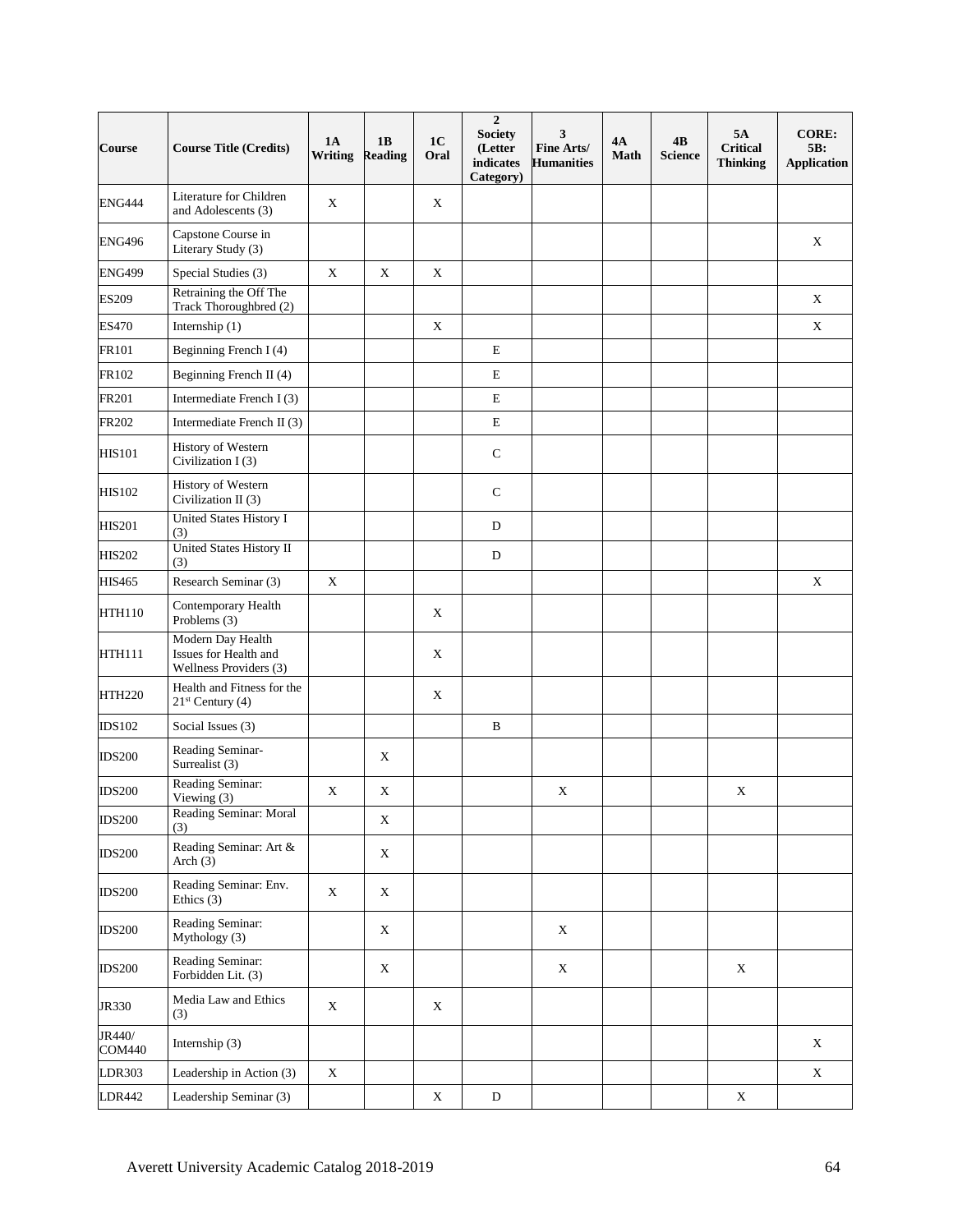| Course        | <b>Course Title (Credits)</b>                                       | <b>1A</b><br><b>Writing</b> | 1B<br><b>Reading</b> | 1 <sub>C</sub><br>Oral | $\overline{2}$<br><b>Society</b><br>(Letter<br>indicates<br>Category) | 3<br>Fine Arts/<br><b>Humanities</b> | 4A<br><b>Math</b> | 4B<br><b>Science</b> | 5A<br><b>Critical</b><br><b>Thinking</b> | <b>CORE:</b><br>5B:<br><b>Application</b> |
|---------------|---------------------------------------------------------------------|-----------------------------|----------------------|------------------------|-----------------------------------------------------------------------|--------------------------------------|-------------------|----------------------|------------------------------------------|-------------------------------------------|
| <b>MTH103</b> | Principles of<br>Mathematics (3)                                    |                             |                      |                        |                                                                       |                                      | $\mathbf X$       |                      |                                          |                                           |
| <b>MTH111</b> | Theory of Modern<br>Mathematics I (3)                               |                             | $\mathbf X$          | $\mathbf X$            |                                                                       |                                      | $\mathbf X$       |                      |                                          |                                           |
| MTH112        | Theory of Modern<br>Mathematics II (3)                              |                             |                      |                        |                                                                       |                                      | $\mathbf X$       |                      |                                          |                                           |
| <b>MTH151</b> | Precalculus Math (3)                                                |                             |                      |                        |                                                                       |                                      | $\mathbf X$       |                      |                                          |                                           |
| <b>MTH160</b> | <b>Introduction</b> to Statistics<br>(3)                            |                             |                      |                        |                                                                       |                                      | $\mathbf X$       |                      |                                          |                                           |
| <b>MTH171</b> | Applied Calculus (3)                                                |                             |                      |                        |                                                                       |                                      | $\mathbf X$       |                      |                                          |                                           |
| <b>MTH201</b> | Calculus $I(3)$                                                     |                             |                      |                        |                                                                       |                                      | $\mathbf X$       |                      |                                          |                                           |
| <b>MTH202</b> | Calculus II $(3)$                                                   |                             |                      |                        |                                                                       |                                      | $\mathbf X$       |                      |                                          |                                           |
| MTH211        | Foundations of Higher<br>Mathematics (3)                            | $\mathbf X$                 |                      | $\mathbf X$            |                                                                       |                                      |                   |                      |                                          |                                           |
| <b>MTH441</b> | Senior Project (3)                                                  |                             |                      |                        |                                                                       |                                      |                   |                      |                                          | $\mathbf X$                               |
| <b>MUS103</b> | Enjoyment of Music (3)                                              |                             |                      |                        |                                                                       | $\mathbf X$                          |                   |                      |                                          |                                           |
| <b>MUS113</b> | Modern Music (3)                                                    |                             |                      |                        |                                                                       | $\mathbf X$                          |                   |                      |                                          |                                           |
| <b>MUS260</b> | Music History:<br>Renaissance and Baroque<br>(3)                    |                             |                      |                        |                                                                       | X                                    |                   |                      |                                          |                                           |
| <b>MUS261</b> | Music History: Classical,<br>Romantic and Modern<br>(3)             |                             |                      |                        |                                                                       | $\mathbf X$                          |                   |                      |                                          |                                           |
| <b>MUS407</b> | <b>Advanced Choral</b><br>Conducting for the<br>Church Musician (2) | $\mathbf X$                 |                      | $\mathbf X$            |                                                                       |                                      |                   |                      |                                          |                                           |
| <b>NUR324</b> | Professional Nursing<br>Role Enhancement (3)                        |                             |                      | $\mathbf X$            |                                                                       |                                      |                   |                      | X                                        |                                           |
| <b>NUR415</b> | Nursing Research (3)                                                |                             | $\mathbf X$          | $\mathbf X$            |                                                                       |                                      |                   |                      | $\mathbf X$                              |                                           |
| <b>NUR417</b> | Nursing Leadership (3)                                              | $\mathbf X$                 |                      |                        |                                                                       |                                      |                   |                      |                                          | $\mathbf X$                               |
| <b>NUR421</b> | Professional Nursing<br>Role Enhancement (5)                        |                             |                      | X                      |                                                                       |                                      |                   |                      | X                                        |                                           |
| <b>NUR430</b> | Nursing Leadership (3)                                              | $\mathbf X$                 |                      |                        |                                                                       |                                      |                   |                      |                                          | X                                         |
| <b>NUR432</b> | Introduction to Research<br>and Evidence-Based<br>Practice (3)      |                             | $\mathbf X$          |                        |                                                                       |                                      |                   |                      |                                          |                                           |
| <b>NUR434</b> | Leadership and<br>Organizational<br>Management (4)                  | $\mathbf X$                 |                      |                        |                                                                       |                                      |                   |                      |                                          |                                           |
| <b>PE209</b>  | Introduction to Athletic<br>Training (3)                            |                             | $\mathbf X$          |                        |                                                                       |                                      |                   |                      |                                          |                                           |
| PE351         | <b>Adapted Physical</b><br>Education (3)                            |                             |                      |                        |                                                                       |                                      |                   |                      |                                          | $\mathbf X$                               |
| PE409         | <b>Advanced Athletic</b><br>Training (3)                            | $\mathbf X$                 |                      |                        |                                                                       |                                      |                   |                      |                                          |                                           |
| PE415         | Motor Learning (3)                                                  | $\mathbf X$                 |                      |                        |                                                                       |                                      |                   |                      | $\mathbf X$                              |                                           |
| PE425         | Biomechanics (3)                                                    |                             |                      |                        |                                                                       |                                      |                   |                      | $\mathbf X$                              |                                           |
| PE435         | Therapeutic Modalities<br>(3)                                       | $\mathbf X$                 |                      |                        |                                                                       |                                      |                   |                      |                                          |                                           |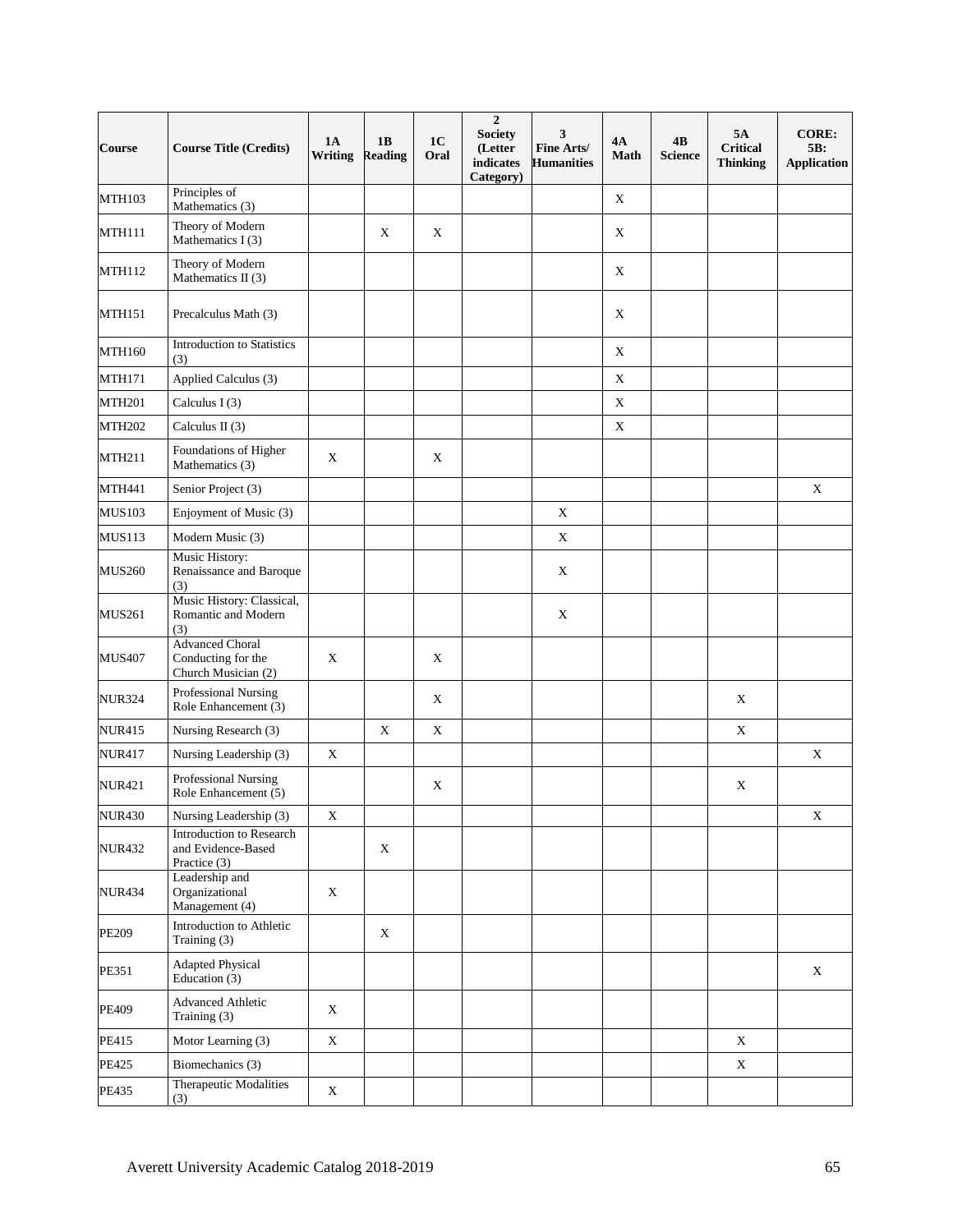| <b>Course</b>               | <b>Course Title (Credits)</b>                                                | <b>1A</b><br>Writing | 1B<br><b>Reading</b> | 1 <sub>C</sub><br>Oral | $\overline{2}$<br><b>Society</b><br>(Letter<br>indicates<br>Category) | 3<br>Fine Arts/<br><b>Humanities</b> | 4A<br><b>Math</b> | 4B<br><b>Science</b>      | 5A<br><b>Critical</b><br><b>Thinking</b> | <b>CORE:</b><br>5B:<br><b>Application</b> |
|-----------------------------|------------------------------------------------------------------------------|----------------------|----------------------|------------------------|-----------------------------------------------------------------------|--------------------------------------|-------------------|---------------------------|------------------------------------------|-------------------------------------------|
| <b>PE444</b>                | Research Methods in<br>Physical Education (3)                                | $\mathbf X$          |                      |                        |                                                                       |                                      |                   |                           |                                          |                                           |
| <b>PE448</b>                | Prevention and Acute<br>Care of Athletic Injuries<br>(1)                     |                      |                      |                        |                                                                       |                                      |                   |                           |                                          | $\mathbf X$                               |
| PE449                       | Therapeutic Modalities<br>and Pharmacology (1)                               |                      |                      |                        |                                                                       |                                      |                   |                           |                                          | X                                         |
| <b>PE450</b>                | Assessment and<br>Evaluation of Athletic<br>Injuries and Pathologies<br>(1)  |                      |                      |                        |                                                                       |                                      |                   |                           |                                          | $\mathbf X$                               |
| PE451                       | Therapeutic Exercise for<br>Athletic Training (1)                            |                      |                      |                        |                                                                       |                                      |                   |                           |                                          | $\mathbf X$                               |
| PE452                       | Administration/Psychoso<br>cial/Nutrition Issues in<br>Athletic Training (1) |                      |                      |                        |                                                                       |                                      |                   |                           |                                          | $\mathbf X$                               |
| PE457                       | Introductory Practicum to<br>Athletic Train (1)                              |                      |                      |                        |                                                                       |                                      |                   |                           |                                          | $\mathbf X$                               |
| PE466                       | Internship (4)                                                               |                      |                      |                        |                                                                       |                                      |                   |                           |                                          | $\mathbf X$                               |
| <b>PHL150</b>               | Introduction to<br>Philosophy (3)                                            |                      |                      |                        | A                                                                     |                                      |                   |                           | $\mathbf X$                              |                                           |
| <b>PHL210</b>               | Ethics $(3)$                                                                 |                      |                      | $\mathbf X$            | $\mathbf A$                                                           |                                      |                   |                           | X                                        |                                           |
| <b>PHL300</b>               | Applied Ethics (3)                                                           |                      |                      |                        | $\mathbf A$                                                           |                                      |                   |                           |                                          |                                           |
| POS131                      | The World of Politics (3)                                                    |                      |                      |                        | $\mathbf D$                                                           |                                      |                   |                           | $\mathbf X$                              |                                           |
| POS204                      | State & Local<br>Government (3)                                              |                      |                      |                        | D                                                                     |                                      |                   |                           | X                                        |                                           |
| POS215                      | American National<br>Government (3)                                          |                      |                      |                        | $\mathbf D$                                                           |                                      |                   |                           | $\mathbf X$                              |                                           |
| POS309                      | WI:U.S. National<br>Security Policy (3)                                      | X                    |                      | X                      | $\mathbf D$                                                           |                                      |                   |                           |                                          |                                           |
| POS311                      | Comparative<br>Government (3)                                                |                      |                      |                        | $\mathbf D$                                                           |                                      |                   |                           | $\mathbf X$                              |                                           |
| POS320                      | American Government:<br>Issues and Problems (3)                              |                      |                      |                        | $\mathbf D$                                                           |                                      |                   |                           | $\mathbf X$                              |                                           |
| POS326                      | The American Presidency<br>(3)                                               |                      |                      |                        |                                                                       |                                      |                   |                           | $\mathbf X$                              |                                           |
| POS340                      | Political<br>Thought $(3)$                                                   |                      |                      |                        |                                                                       |                                      |                   |                           | X                                        |                                           |
| POS342<br>/BIO342           | <b>Environmental Policy</b><br>and Law $(3)$                                 | $\mathbf X$          |                      | $\mathbf X$            |                                                                       |                                      |                   |                           |                                          |                                           |
| <b>POS380</b>               | <b>International Relations</b><br>(3)                                        |                      |                      |                        | D                                                                     |                                      |                   |                           | $\mathbf X$                              |                                           |
| POS445                      | Internship (3)                                                               |                      |                      |                        |                                                                       |                                      |                   |                           |                                          | X                                         |
| POS455                      | Political Development (3)                                                    | $\mathbf X$          |                      | $\mathbf X$            | $\mathbf D$                                                           |                                      |                   |                           | $\mathbf X$                              | $\mathbf X$                               |
| <b>PSC101</b>               | Survey of Physical<br>Science and Lab (4)                                    |                      |                      |                        |                                                                       |                                      |                   | X                         |                                          |                                           |
| <b>PSC103</b><br><b>GPS</b> | Astronomy and Lab (4)                                                        |                      |                      |                        |                                                                       |                                      |                   | $\mathbf X$               |                                          |                                           |
| <b>PSC201</b>               | <b>General College Physics</b><br>I and Lab (4)                              |                      |                      |                        |                                                                       |                                      |                   | $\boldsymbol{\mathrm{X}}$ |                                          |                                           |
| <b>PSY110</b>               | Psychology as a Social<br>Science (3)                                        |                      |                      |                        | $\, {\bf B}$                                                          |                                      |                   |                           |                                          |                                           |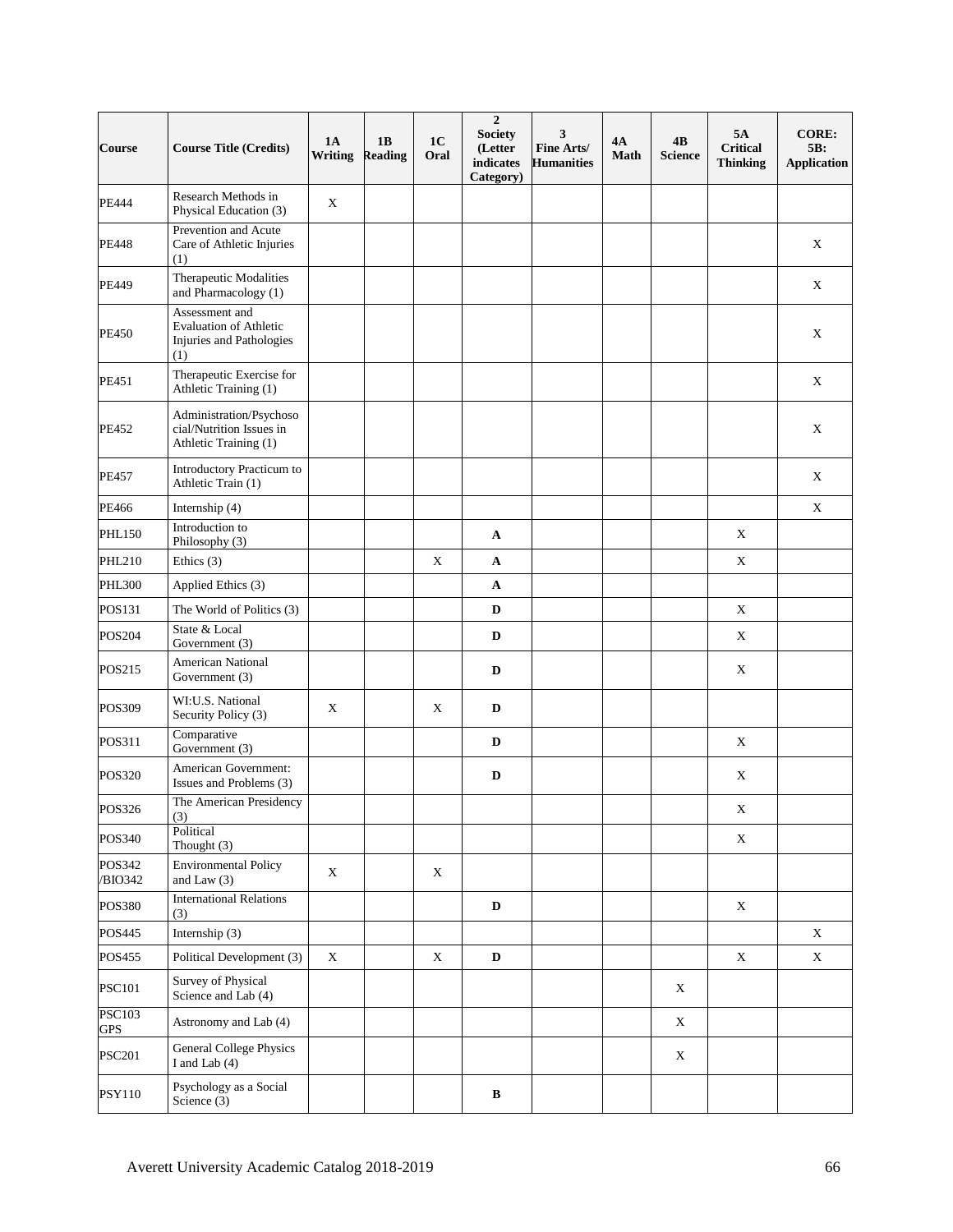| <b>Course</b>            | <b>Course Title (Credits)</b>                      | <b>1A</b><br>Writing | 1B<br><b>Reading</b> | 1 <sub>C</sub><br>Oral | $\overline{2}$<br><b>Society</b><br>(Letter<br>indicates<br>Category) | 3<br>Fine Arts/<br><b>Humanities</b> | 4A<br>Math | 4B<br><b>Science</b> | 5A<br><b>Critical</b><br><b>Thinking</b> | <b>CORE:</b><br>5B:<br><b>Application</b> |
|--------------------------|----------------------------------------------------|----------------------|----------------------|------------------------|-----------------------------------------------------------------------|--------------------------------------|------------|----------------------|------------------------------------------|-------------------------------------------|
| <b>PSY120</b>            | Psychology as a Natural<br>Science and Lab (4)     |                      |                      |                        |                                                                       |                                      |            | $\mathbf X$          |                                          |                                           |
| <b>PSY205</b>            | Developmental<br>Psychology (3)                    |                      |                      |                        | B                                                                     |                                      |            |                      |                                          |                                           |
| <b>PSY218</b>            | Applied Psychology (3)                             |                      |                      |                        | $\, {\bf B}$                                                          |                                      |            |                      |                                          |                                           |
| <b>PSY308</b>            | Statistics for the Social<br>Sciences (3)          |                      |                      |                        |                                                                       |                                      | X          |                      |                                          |                                           |
| <b>PSY334</b>            | Research Practicum II (3)                          |                      |                      |                        |                                                                       |                                      |            |                      | $\mathbf X$                              |                                           |
| <b>PSY338</b>            | Research Design (4)                                | $\mathbf X$          |                      |                        |                                                                       |                                      |            |                      | $\mathbf X$                              |                                           |
| <b>PSY445</b>            | History and Systems (3)                            |                      |                      | X                      |                                                                       |                                      |            |                      |                                          |                                           |
| PSY446                   | WI: Senior Seminar in<br>Psychology (3)            |                      |                      |                        |                                                                       |                                      |            |                      |                                          | X                                         |
| <b>REL101</b>            | Introduction to Old<br>Testament Literature (3)    |                      |                      |                        | A                                                                     |                                      |            |                      | X                                        |                                           |
| <b>REL102</b>            | Introduction to New<br>Testament Literature (3)    |                      | X                    |                        | $\mathbf{A}$                                                          |                                      |            |                      | X                                        |                                           |
| <b>REL201</b>            | Religions of the World<br>(3)                      |                      | $\mathbf X$          |                        | A                                                                     |                                      |            |                      | $\mathbf X$                              |                                           |
| <b>REL212/</b><br>SOC212 | Death and Dying (3)                                |                      | $\mathbf X$          |                        | $\boldsymbol{\rm{A}}$                                                 |                                      |            |                      |                                          |                                           |
| <b>REL255</b>            | Ministry Formation (3)                             | $\mathbf X$          |                      | $\mathbf X$            | $\boldsymbol{\rm{A}}$                                                 |                                      |            |                      |                                          |                                           |
| <b>REL299</b>            | Special Studies (3)                                | $\mathbf X$          | $\mathbf X$          |                        |                                                                       |                                      |            |                      | $\mathbf X$                              |                                           |
| <b>REL305</b>            | Studies in the Psalms and<br>Wisdom Literature (3) | $\mathbf X$          | X                    | X                      | $\mathbf{A}$                                                          |                                      |            |                      |                                          |                                           |
| <b>REL311</b>            | Jesus in the Gospels (3)                           | $\mathbf X$          | $\mathbf X$          |                        | $\mathbf{A}$                                                          |                                      |            |                      | $\mathbf X$                              |                                           |
| <b>REL313</b>            | Johannine Literature (3)                           |                      |                      |                        | $\mathbf A$                                                           |                                      |            |                      | X                                        |                                           |
| <b>REL315</b>            | <b>Introduction to Biblical</b><br>Archaeology (3) | $\mathbf X$          | X                    |                        | A                                                                     |                                      |            |                      | X                                        |                                           |
| <b>REL399</b>            | Special Studies: Women<br>in the Bible $(3)$       | $\mathbf X$          | X                    |                        | A                                                                     |                                      |            |                      | X                                        |                                           |
| <b>REL403</b>            | <b>History of Christianity</b><br>(3)              | X                    | $\mathbf X$          |                        | A                                                                     |                                      |            |                      | X                                        |                                           |
| REL453                   | Internship I(3)                                    |                      |                      |                        |                                                                       |                                      |            |                      |                                          | X                                         |
| REL454                   | Internship II $(3)$                                |                      |                      |                        |                                                                       |                                      |            |                      |                                          | X                                         |
| SOC101                   | Introduction to Sociology<br>(3)                   |                      |                      |                        | $\bf{B}$                                                              |                                      |            |                      |                                          |                                           |
| SOC102                   | Social Problems (3)                                |                      |                      |                        | $\, {\bf B}$                                                          |                                      |            |                      |                                          |                                           |
| SOC104                   | Sociology of Elections<br>(1)                      |                      |                      |                        | $\, {\bf B}$                                                          |                                      |            |                      |                                          |                                           |
| SOC212/<br><b>REL212</b> | Death and Dying (3)                                |                      | $\mathbf X$          |                        | $\bf{B}$                                                              |                                      |            |                      |                                          |                                           |
| SOC230                   | <b>Cultural Anthropology</b><br>(3)                |                      |                      |                        | E                                                                     |                                      |            |                      |                                          |                                           |
| SOC306                   | Marriage and Family (3)                            |                      |                      |                        | $\bf{B}$                                                              |                                      |            |                      |                                          |                                           |
| <b>SOC308</b>            | Statistics for the Social<br>Sciences (3)          |                      |                      |                        |                                                                       | X                                    |            |                      |                                          |                                           |
| SOC317                   | American Minorities (3)                            |                      |                      |                        | $\, {\bf B}$                                                          |                                      |            |                      |                                          |                                           |
| SOC332                   | Gender Roles in Society<br>(3)                     | $\mathbf X$          |                      |                        |                                                                       |                                      |            |                      |                                          |                                           |